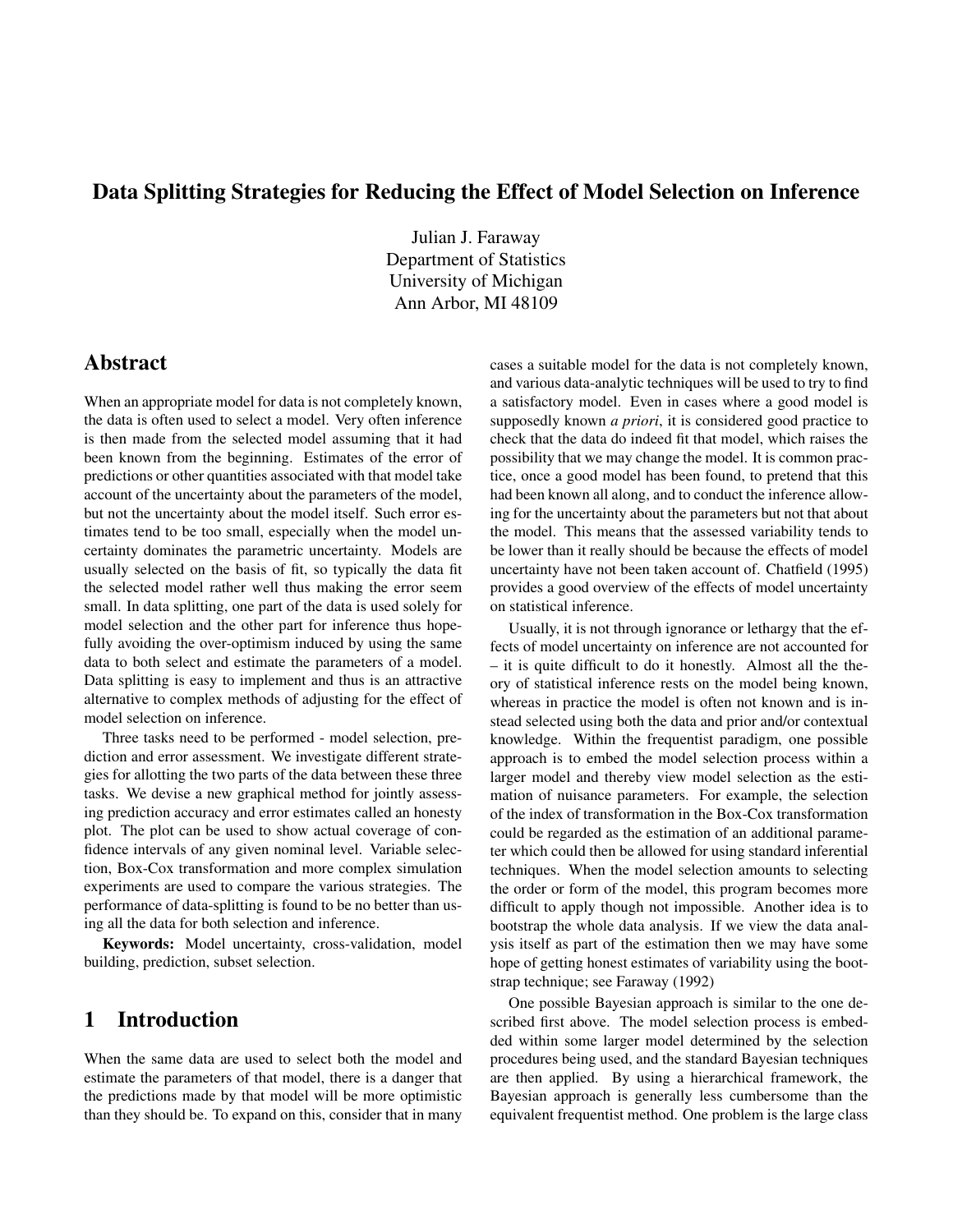of models that must usually be considered, which poses difficulties in assigning meaningful priors as well as a substantial computational burden.

The disadvantages are generally shared between both approaches. Most of the methods proposed are rather complicated and require specialised software for each different kind of model and model selection method. Glance through the manual for a standard statistical package and imagine each procedure generalised to take account of the effects of model uncertainty. The size and complexity of such packages would be increased by an order of magnitude. Note that the methods for model uncertainty assessment are generally complex and could not be readily implemented by the general user, unlike ideas such as the bootstrap.

There is another more important defect in these methods. They generally require that the model selection procedure be fully specified in advance. Much data analysis is iterative in nature — the next action often depends on the results of the previous action. Furthermore, graphics form an important part of data analysis and such techniques are extremely difficult to characterise exactly. So in practice, data analysis used for model selection is quite complex and yet cannot be precisely specified in advance. For the type of methods described above to really work we would need to be able to pre-specify our data analysis — that is essentially write a program that does data analysis reliably. Nobody is at all close to doing this. So in effect we do not escape the pre-specified model paradigm — all we might achieve is the use of a more flexible model.

Draper (1995) (and to some extent Hill (1990)) tries to get round this problem of having to prespecify the model by suggesting that we follow the usual data-analytic techniques, and then when we have found a good model (or models) we expand this model, embedding it in a richer family. We then assign priors to the bigger family of models and proceed in the usual Bayesian manner. The frequentist could also take a model expansion approach. The main problem is in knowing in which direction to expand the model. Hopefully, the data analysis will be suggestive, but it is no small difficulty to decide how to do this.

Given these difficulties, it is natural to return to the origin of the problem, namely that the data are being used twice, to find the model and then to make inference from that model. The pessimist claims that this is trying to do too much with the data and that, having used the data to find a good model, we should await the arrival of fresh data and use that to do the inference using the model we found with the original data. Of course, fresh data are not always immediately available, so the idea of data splitting is to divide the data into two parts (not necessarily of equal size), using the first to select the model and the second to do the inference. Since model selection and statistical inference from a known model are well understood and can now be done in isolation from one another, we seem to avoid the complexities of the model uncertainty approaches discussed above. We do not have to prespecify our data-analytic method or worry about what we were thinking about when we selected the model, all provided that we keep the second part of the data in a sealed box and do not look at it until we have selected the model using the first part. We are free to use the whole range of exploratory data analytic techniques without needing to characterize them exactly. Thus data splitting seems to be a simple and attractive alternative to the above.

It is not always possible to do data splitting. We need to be able to divide the data into two samples which can be regarded as independent or exchangeable samples from the same population. For example, if we suspect correlated errors in regression data, then data splitting would be difficult if not impossible. Time series can be split on time but this is a different situation from that discussed below – time series cannot be split randomly and the motivation for splitting may be the assessment of time homogeneity. In other cases, splitting the data may not leave enough data in either or both parts to find and estimate the parameters of the model. This would happen when the number of variables is large relative to the number of cases.

Splitting is also not always necessary or appropriate. Some statistical investigations involve the search for a model which represents some underlying truth. In this case, model selection is the end in itself and splitting may not be needed. I shall use my models as a means to making predictions of future observables. The truth or correctness of the particular model selected need not be considered, only its predictive performance.

Splitting the data is intended to give the effect of having new data, but one should realize that this is less than true. The real test of a model comes when it is applied to truly new data, collected at a different time under perhaps different conditions. The second part of the split data set cannot reveal biases in the sampling process used to collect the original data. Only new data collected under different conditions can hope to do this - see Hirsch (1991). When truly new data do become available, an assessment of exchangeability with the original data needs to be made before proceeding. In the split sample case, this assessment is not needed.

I discuss the history and various forms of data splitting in Section 2. The performance of these data splitting strategies is compared in Section 3 and the conclusions are in Section 5.

## 2 Data Splitting Strategies

A history of data splitting can be found in Stone (1974). The dangers of using the same data to both select and fit the model have been known for many years and data splitting is a simple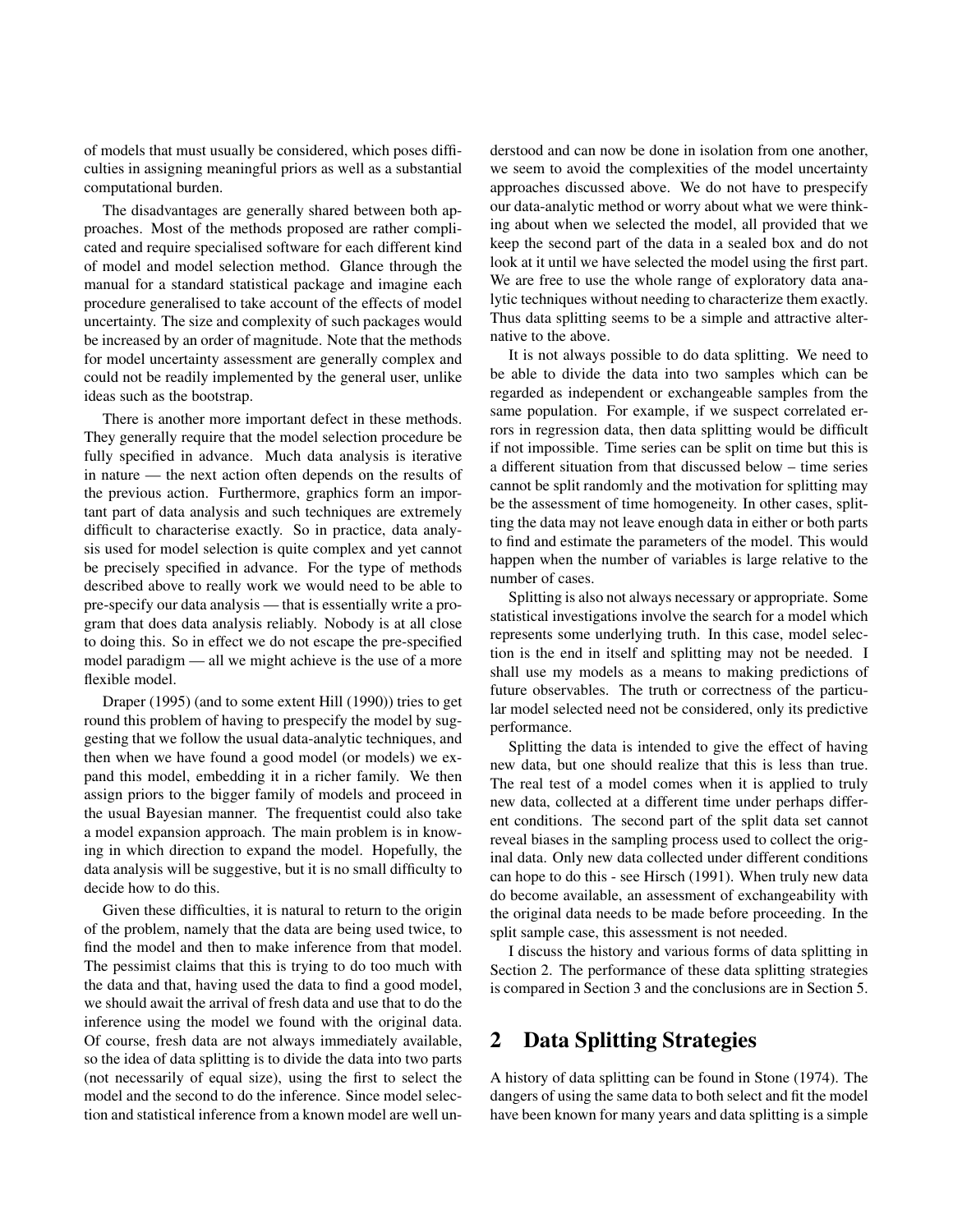technique for dealing with it that was practical to use when computational costs were high. These same high computational costs also meant that the amount of exploratory data analysis to find good models was much lower in the past. Because less data analysis was possible, models would tend to fit the data less well, and so the data splitting would tend to reveal the bias in the chosen model rather than the variability due to the model selection process. Detecting bias might lead one to modify the model thus invalidating the independence of the second sample thereby effectively abandoning data splitting. Hence there was less incentive to split the data in the past. Nowadays, extensive data analysis is easy and commonplace, and so the tendency is to overfit, making variance, not bias, more of a concern. However, detecting a larger variance using data splitting, than the selected model would suggest, is expected and would not tempt one to change the chosen model. Thus data splitting seems more relevant and useful now than in the past.

Stone's main interest was in the use of cross-validation to select models. Data splitting could be regarded as a rather crude form of cross-validation but that is certainly not our purpose here. We scrupulously wish to hold out a sample of the data that will not be used for model selection in any way. Mosteller and Tukey (1977, p. 37) also discuss data splitting as a form of cross-validation, but focus on it as form of model selection which we wish to avoid here.

There are three different tasks we need to perform:

- 1. Selection of the model.
- 2. Estimation of the parameters of the selected model. Point predictions can then be made.
- 3. Assessment of the variability in the predictions.

Conceivably we could split the data three ways and use a different part for each of the above tasks. This has been suggested in passing by Miller (1990, p. 13) and is, perhaps, what Mosteller and Tukey (1977) meant by double crossvalidation. I investigated this strategy and found it clearly inferior to any of those discussed below, so henceforth I restrict attention to splitting the data into two parts.

Which parts of the data should be used to perform the three tasks above? Most previous authors have used the first sample (sometimes called the *estimation* sample) to select the model and also estimate the parameters of that model. The second sample, called the *validation* sample is then used to assess the performance of the selected model. Call this strategy A and the naive strategy where the same data is used for all tasks, strategy N. Validation is not, as Stone (1974) says, a good descriptive word, since the second sample is not used to determine the validity or correctness of the selected model, merely to assess its predictive performance. Picard and Cook (1984), Picard and Berk (1990) and Roecker (1991) make this division of labour. These authors focus on the estimation of an average (over a subset of the predictor space) mean squared error of prediction. Certainly, sample splitting in this manner might enable a better estimate of this quantity, although it seems that in practice one would want assessments of variability in particular predictions, and the overall summary measure might be a number without context or use. Another common thread is that all three articles concentrate on variable selection in regression models, whereas (as these authors admit) the applicability of data splitting is much wider. Special techniques can be used to estimate the mean squared error of prediction when attention is restricted to just variable selection in regression. However, in general we cannot expect such techniques to be available, so we avoid them when using strategy A in the comparisons to follow.

Data splitting can be viewed as artificially providing new data. If one really did have new data, one might well use the model selected by past experience and fit the data to that model. This suggests a second data splitting strategy (B), where the first sample is used only to select the model and the second sample is used both to estimate the parameters of the model leading to predictions and to assess the variability in those predictions. This is the approach mentioned by Miller (1990, p. 13) and Hurvich and Tsai (1990) and actually implemented by Faraway (1992). Interestingly, none of the proponents of these two approaches seems to have considered the other.

A third strategy (C) can also be motivated by the arrival of new data. One might retain the originally selected model, but merge the new data with the old and re-estimate the parameters. Thus the first sample would be used to select the model, and the combined sample would be used to estimate the parameters and to assess variability. Note that the independence of the model selection and model assessment has now been lost, which might be expected to cause some over-optimism in our assessment of model performance. The advantage is that all the data are being used to estimate the parameters thus hopefully reducing the variability in those parameter estimates.

| Strategy     | Model     | Estimation | Variance   |
|--------------|-----------|------------|------------|
|              | Selection |            | Assessment |
| $\mathsf{A}$ | Part 1    | Part 1     | Part 2     |
| B            | Part 1    | Part 2     | Part 2     |
| C            | Part 1    | A11        | A11        |
| N            | A 11      | A 11       | A 11       |

Table 1: Division of Labour for Data Splitting Strategies

One aspect of model performance is accuracy of prediction, which we might measure by mean square error (MSE), for example. Strategies A, B and C do not use all the data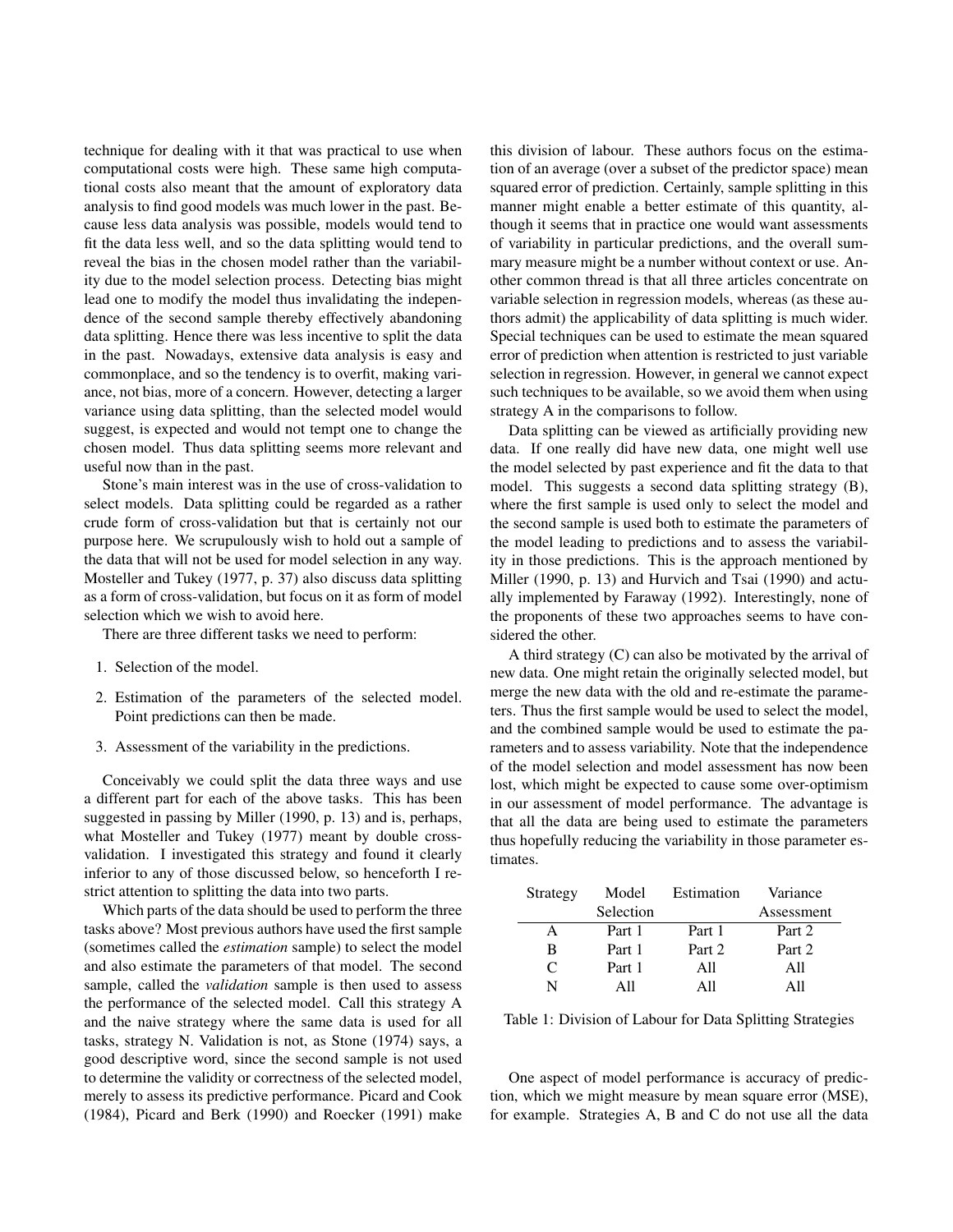for selecting the model, so that we cannot expect them to find as good a model as if we had used all the data. Similarly, A and B only use a portion of the data for the estimation of the parameters, which would lead to greater variability (although maybe less bias) than if all the data were used. Thus, it is unreasonable to expect strategy A or B to outperform strategy N in terms of predictive MSE.

Indeed, the purpose of data splitting is to obtain better estimates of the variability of predictions, and the price one pays is that the actual variability (which one is trying to estimate) of the predictions will tend to be higher. Thus we need to measure not just the performance of point prediction but also the variance assessment.

Let the prediction of the future response  $Y_0$  for a given value of the covariates  $x_0$  be  $\hat{Y}_0(x_0)$  and its estimated standard error be  $se(\hat{Y}_0(x_0))$ . We can measure the point performance of our methodology by looking, for example, at the values of  $\hat{Y}_0(x_0) - Y_0$  in the long run, but this does not measure the accuracy of our variability assessment. Confidence intervals for the predictive values can be constructed and we can assess how the actual coverage of the intervals compares with the nominal levels. We can simply record the proportion of future observed values that fall in the, say, 95% confidence intervals. However, it would be more instructive to see the actual coverage for a whole range of nominal levels. To this end define the predictive z-statistic

$$
z = (\hat{Y}_0(x_0) - Y_0)/se(\hat{Y}_0(x_0)).
$$

We might hope that, in the long run,  $z$  is centered around 0, but this in itself is not enough. If Var z is much greater than 1, this would indicate general underestimation of variability, whereas Var z much less than one indicates overestimation of error. If normality holds, then we can compare the observed z's to the standard normal to assess what I shall term the *honesty* of our predictions. In other words,  $\Phi(z)$  should then be  $Uniform(0,1)$ . The actual coverage of the confidence intervals for predictions can be assessed by comparing the empirical distribution of the  $\Phi(z)$  to the standard uniform. In particular, given a set of m observed  $z_j$ ,  $j = 1, \ldots, m$ , we can plot  $l_j = j/(m + 1)$  against  $\Phi(z_{(j)}) - l_j$ . In Figure 1, I show several such curves for z's randomly generated from different distributions. I call these *honesty plots*. In practice where one might be assessing the performance of predictions against the observed values, one would usually just plot the points, but since  $m = 1,000$  here is large, lines are better.

I have smoothed the curves a small amount due to the inherent roughness of the empirical processes. This would not be necessary for just one curve but it does make it possible to distinguish several curves on the same plot. Looking at the case where the variance of the prediction is underestimated and taking the worst case, we observe that at a probability of 0.2 the discrepancy is about -0.15. So if the predictions were



Figure 1: Honesty plots for known z:  $N(0, 1)$  (wellcalibrated predictions) — solid,  $N(-0.5, 1)$  (true value underestimated) — dotted,  $N(0, 4)$  (variance underestimated) — short dashes,  $N(0, 1/4)$  (variance overestimated) — long dashes.

well-calibrated, i.e. the mean and variance were on average correct, we would expect about 20% of the observed  $\Phi(z)$ 's to be less than 0.2 but in this case about 35% are. So for a central confidence interval with  $100 - 2 \times 20=60\%$  nominal confidence, there would be only about  $60 - 2 \times 15=30\%$ actual coverage. If distributions other than normal were expected, this could all be suitably adjusted. Another approach to the assessment of predictive variability is the log-scoring method of Good (1952)

I have focussed on prediction here since predictions can be made in the original scale of the response and are thus directly interpretable. The meaning and existence of parameters may change from model to model and so it is not easy or even necessarily meaningful to assess variability in parameter estimates except in relation to the particular model chosen. A good example of this occurs with the Box-Cox transformation — see Hinkley and Runger (1984)

### 3 Simple Model Selection

In this section, I consider a two simple examples where the model that is used to make a prediction is first selected using some data-dependent procedure. In both cases, I would not recommend using data splitting in practice since the model selection procedures are relatively simple and well defined and there is the possibility of applying various whole-data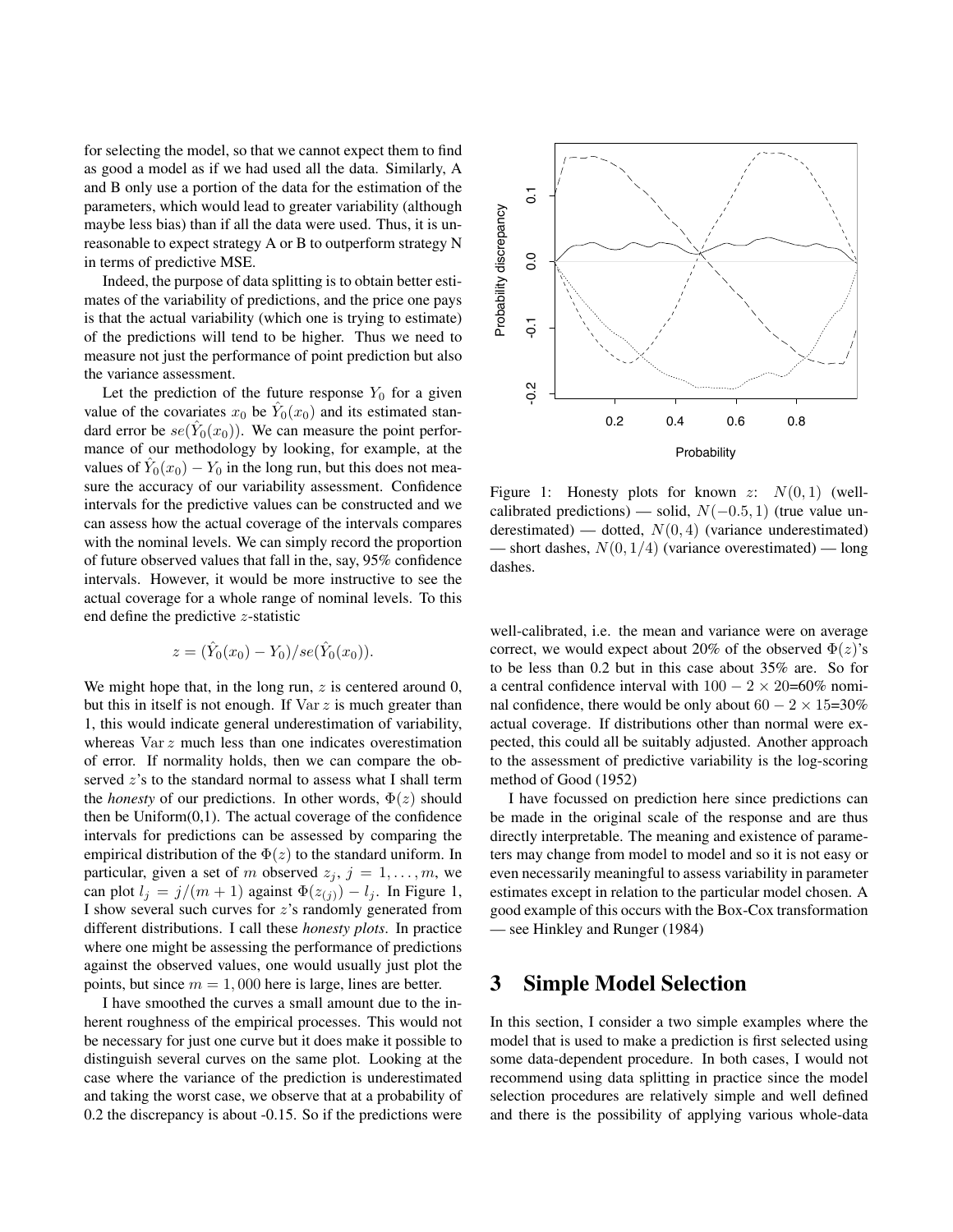methods for adjusting the inference for the model selection methods for adjusting the inference for the model selection<br>effect. Data splitting would be more appropriate where the effect. Data splitting would be more appropriate where the model selection procedure is either complex or dependent model selection procedure is either complex or dependent on graphical methods which are difficult to precisely define. Nevertheless, if data splitting cannot work well in these sim-Nevertheless, if data splitting cannot work well in these simple circumstances, then we can have little confidence in its ple circumstances, then we can have little confidence in its value in more complicated situations. value in more complicated situations. on graphical methods which are difficult to precisely define.

## 3.1 Regression Variable Selection **3.1 Regression Variable Selection**

Let  $X_i \sim U(0, 1)$  and  $\epsilon_i$  be independent and identically distributed  $N(0, \sigma^2)$  for  $i = 1, \ldots n$ . Let  $Y_i = \alpha + \beta X_i + \epsilon_i$ . Suppose we wish to predict  $Y$ , given some  $x_0$ , but suspect that there may be no linear relationship between  $X$  and  $Y$  and so test the hypothesis that  $\beta = 0$ . The test we use is based on the usual least squares based t-statistic  $t = |\hat{\beta}| / se(\hat{\beta})$ . Thus our predicted value is our predicted value is

$$
\hat{Y}(x_0) = \begin{cases} \n\hat{\alpha} + \hat{\beta}x_0 & \text{if } t > c \\ \n\bar{Y} & \text{if } t \leq c \n\end{cases}
$$

where  $c$  is some specified critical value.

We consider the prediction of the mean response — i.e. the We consider the prediction of the mean response — i.e. the average value of future observed values of  $\overline{Y}$  for given  $x_0$ . This means that we can compare our prediction to a known This means that we can compare our prediction to a known true value, and it also amplifies the model selection effects true value, and it also amplifies the model selection effects over what we would observe if the problem were to predict a single future value. Of course, the prediction of a single a single future value. Of course, the prediction of a single future value is more often the objective, but my primary aim future value is more often the objective, but my primary aim is to compare data splitting strategies and the prediction of is to compare data splitting strategies and the prediction of the mean response is more convenient for this purpose. the mean response is more convenient for this purpose.

Thus the naive estimated variance of  $\hat{Y}(x_0)$  is

$$
\hat{\text{Var}}(\hat{Y}(x_0)) = \begin{cases} \hat{\sigma}^2 \left( \frac{1}{n} + \frac{(x_0 - \bar{X})^2}{\sum (X_i - \bar{X})^2} \right) & \text{if } t > c \\ \frac{\sum (Y_i - \bar{Y})^2}{n(n-1)} & \text{if } t \le c \end{cases},
$$

where  $\hat{\sigma}^2$  is the usual least squares regression estimate of  $\sigma^2$ . where is the usual least squares regression estimate of .  $\alpha$  $\sigma^2$  is the usual least squares regression estimate of  $\sigma^2$ .

This is a mere cartoon of a real statistical analysis. In practice, residuals would be examined for evidence of departure from assumptions and the possibility of transformations of the variables investigated. Various graphical examinations of the data would also be made. Thus even in this simple regression setting, most statisticians would carry out a rather complex and difficult to characterize procedure to select their model. Furthermore, in this case where we suspect that  $\beta$ is close to 0, then the procedure above is not to be recommended - a shrinkage type estimator or Bayesian approach could be used according to taste.

Several authors have worked on the variable selection effect on regression inference, including Freedman, Navidi, and Peters (1988), Kipnis (1991), Pötscher (1991) and Raftery, Madigan, and Hoeting (1993), and it would seem that as long



Figure 2: Honesty plot of  $l_j = j/1001$  against  $\Phi(z_{(j)}) - l_j$ where  $j = 1, \ldots, 1000$  for data splitting strategies  $N$ —solid,  $A$  — dotted,  $B$  — short dashes,  $C$  — long dashes.

as one is prepared to confine one's model selection purely as one to prepared to comme one's moder servered parely to the inclusion or exclusion of a single variable then there is some hope of reasonably adjusting the inference for the for the model selection effect without resort to data splitting. model selection effect without resort to data splitting. The The general problem of how to adjust the inference for variable general problem of how to adjust the inference for variable  $\Omega$  such sum awaits a completely satisfactory solution. selection still awaits a completely satisfactory solution.

Data splitting strategies  $A, B \& C$  require the data to be split into two parts of size  $n_1$  and  $n_2$ . Snee (1977) discusses ways in which the data can be split in a balanced manner, but Roecker (1991) found that this was only a small improvement over random splitting in the variable selection setting. In more complex situations it may be difficult to be clever about splitting the data in a balanced way, so we will use random splitting for convenience and versatility.

We use the subscripts 1 and 2 to distinguish the regression estimates derived from the first and the second sample. Thus

$$
\hat{Y}_A(x_0) = \hat{\alpha}_1 + \hat{\beta}_1 x_0 \text{ or } \bar{Y}_1
$$
\n
$$
\hat{Y}_B(x_0) = \hat{\alpha}_2 + \hat{\beta}_2 x_0 \text{ or } \bar{Y}_2
$$
\n
$$
\hat{Y}_C(x_0) = \hat{\alpha} + \hat{\beta} x_0 \text{ or } \bar{Y}
$$

where in all cases I choose the first definition when  $t_1 > c$ and the second otherwise. The estimated variances are

$$
A : \hat{\sigma}_2^2 \left( \frac{1}{n_1} + \frac{(x_0 - \bar{X}_1)^2}{\sum_1 (X_i - \bar{X}_1)^2} \right) \text{ or } \frac{\sum_2 (Y_i - \bar{Y}_2)^2}{n_1 (n_2 - 1)}
$$
  

$$
B : \hat{\sigma}_2^2 \left( \frac{1}{n_2} + \frac{(x_0 - \bar{X}_2)^2}{\sum_2 (X_i - \bar{X}_2)^2} \right) \text{ or } \frac{\sum_2 (Y_i - \bar{Y}_2)^2}{n_2 (n_2 - 1)}
$$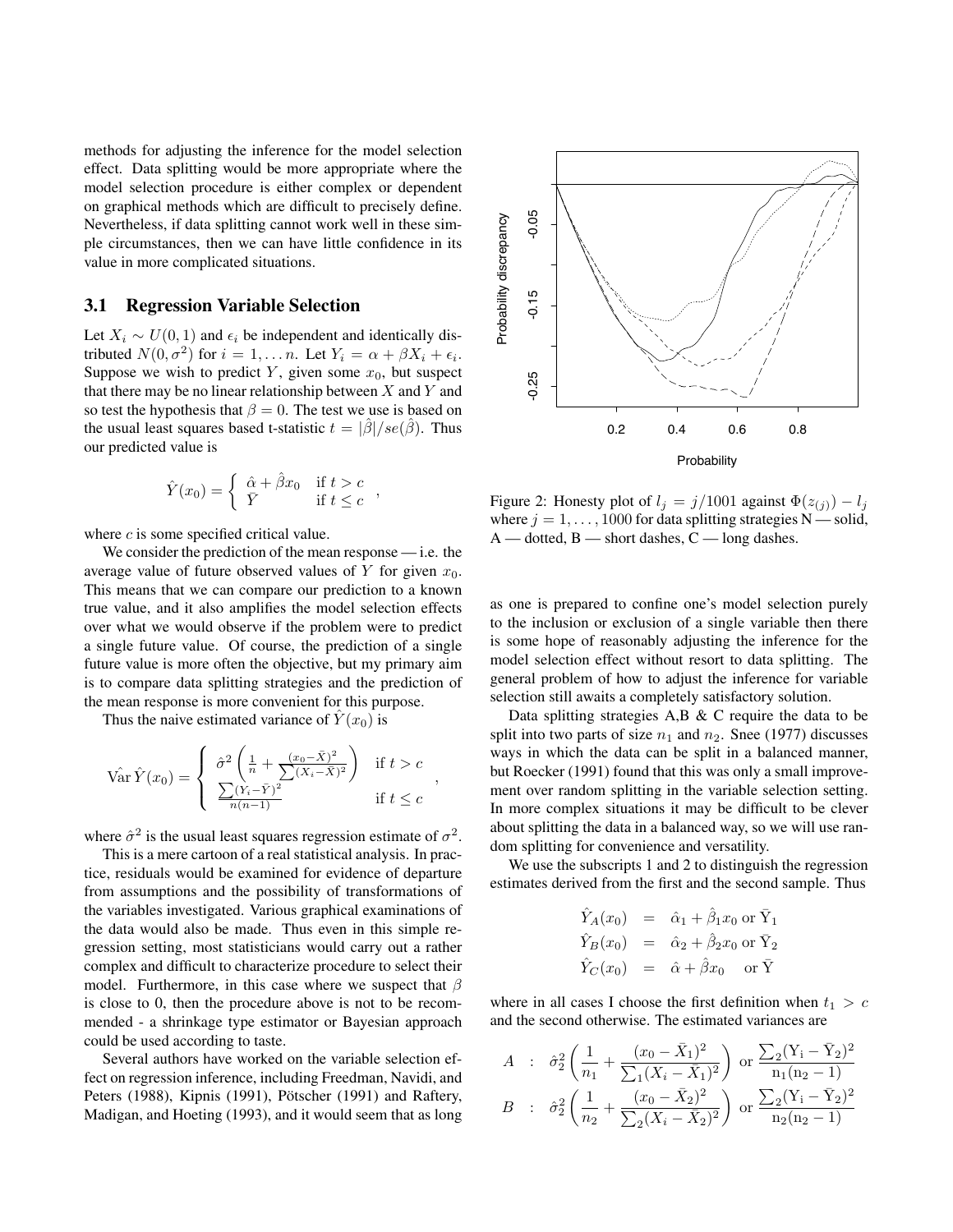$$
C : \hat{\sigma}^2 \left( \frac{1}{n} + \frac{(x_0 - \bar{X})^2}{\sum (X_i - \bar{X})^2} \right) \text{ or } \frac{\sum (Y_i - \bar{Y})^2}{n(n-1)},
$$

where  $\sum_1$  and  $\sum_2$  indicate sums over the first and second parts of the data respectively.



Figure 3: Maximum discrepancy(x100) for strategies  $N$  solid,  $A$  — dotted,  $B$  — short dashes,  $C$  — long dashes with β varying.  $f = 0.5$  in top pane and  $f = 0.75$  in bottom pane

The properties of  $\hat{Y}(x_0), \hat{Y}_A(x_0), \hat{Y}_B(x_0), \hat{Y}_C(x_0)$  can be accurately investigated by simulation. Note that even with a simple set-up like this, it is very difficult to determine the exact distributions of the estimators. Asymptotic approximations are not much help since the model selection effect vanishes with increasing sample size.

First I investigated the point performance for all four strategies. Not surprisingly, I found that the whole data strategies, C and N, performed significantly better. These results are expected — we do not split the data with the objective of getting better point estimates.

To investigate the assessment of uncertainty computed the values

$$
z_j = (\hat{Y}_j(x_0) - \alpha - \beta x_0) / \sqrt{\hat{Var} \hat{Y}_j(x_0)}, \quad j = 1 \dots m,
$$



Figure 4: Maximum discrepancy(x100) for strategies  $N$  solid,  $A$  — dotted,  $B$  — short dashes,  $C$  — long dashes with f varying.  $\beta = 0$  in the top pane and  $\beta = 0.5$  in the bottom

and plotted  $l_j = j/(m+1)$  against  $\Phi(z_{(j)}) - l_j$  in Figure 2 for the case  $m = 1,000$  replications, with  $n = 20, \alpha = 0, \sigma =$  $1, c = 1, x_0 = 1, \beta = 0.5, f = 0.5$ . For each replication, a new set of  $X$ 's are generated. A fixed value of  $c$  was used for all four strategies. The test for  $\beta = 0$  should be regarded as a rudimentary variable selection method rather than a hypothesis test, so levels of significance are not of concern here. The normal distribution is not quite appropriate here, but it is difficult to determine what is. I have smoothed the plot a small amount again.

That the bulk of all curves lie below the line is indicative of the general underestimation of both the true value and the true variance of prediction in all strategies. In particular, one can see that the actual coverage of the confidence intervals will be far less than the nominal. In this example the naive strategy is performing almost as well as any of the other strategies, if not better than B and C particularly.

Is this true in general? Using a summary of performance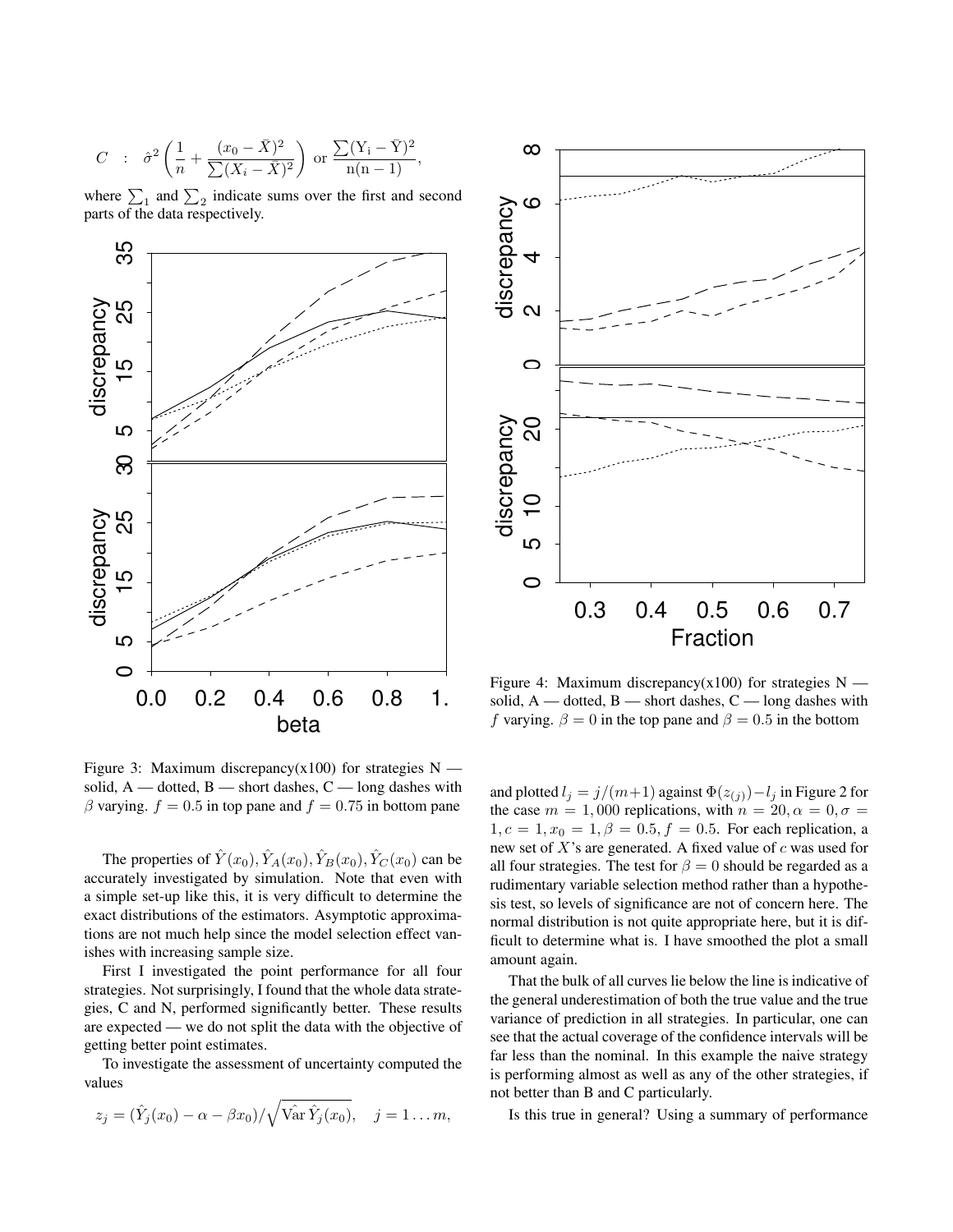in the honesty plots such as the maximum distance between the curve and the zero line we can see how this summary varies as  $\beta$  (Figure 3) and and f (Figure 4) are varied, using  $m = 40,000$  replications, with  $n = 20, \alpha = 0, \sigma = 1, c =$  $1, x_0 = 1$ , in Figures 3. As can be seen there are no clear winners or losers. I also tried varying other parameters but the general message was the same. Given the better point performance of the naive strategy, it seems that data splitting pays a price without delivering the reward.

#### 3.2 Box-Cox transformation

Let  $X_i \sim U(0, 1)$  and  $\epsilon_i$  be i.i.d.  $N(0, \sigma^2)$  for  $i = 1, \dots n$ . Let

$$
Y_i^{\lambda} = \alpha + \beta X_i + \epsilon_i
$$

We observe X and Y but not  $\lambda$  ( $\lambda = 0$  is equivalent to log Y), which we will determine using the Box-Cox method. In keeping with common practice, we select  $\lambda$  from a finite set of interpretable values, in this case {-2.0, -1.5, -1.0, -0.5, -0.25, 0.0, 0.25, 0.5, 1.0, 1.5, 2.0}. We simply pick the value in this set that gives the highest value of the likelihood. Then  $\alpha$  and  $β$  are then estimated using least squares, without testing  $β$  as in the previous example.

So in this example, the model selection is just the determination of  $\lambda$ , and again additional data analysis would normally be done in practice. The model selection effects were investigated by Bickel and Doksum (1981). Some controversy was engendered over the interpretation of  $\beta$  when  $\lambda$  is variable – see Box and Cox (1982) and Hinkley and Runger (1984). Since we focus on prediction and not parameter estimation, these interpretational issues do not arise as long as one accepts that the estimation of  $\lambda$  using the Box-Cox method does potentially inject extra variability into the prediction. The prediction and variance estimates usually need to be transformed back to the scale of observation. The variance estimates are transformed using the delta method.

RMSE error for this example are much the same as for the variable selection. Naive and C dominate and the performance of A and B varies according to the parameter settings. In the plots of the maximum discrepancy in Figure 5, as  $\beta$  is varied, using  $m = 40,000$  replications, with  $\lambda = 0, n = 20, \alpha = 0, \sigma = 1, x_0 = 0.5$ . We see that the naive strategy does a lot better than the rest, because all of the data are used to determine  $\lambda$ , which is the crucial aspect of this scenario. The use of the wrong  $\lambda$  leads to biased predictions. C dominates both A and B.

This example demonstrates one major danger of splitting the data — the model selection may be seriously damaged if only a fraction of the data are used for this purpose.



Figure 5: Maximum discrepancy using the Box-Cox transformation for data splitting strategies  $N$  — solid,  $A$  — dotted, B – short dashes, C — long dashes as  $\beta$  varies,  $f = 0.5$  in top pane and  $f = 0.75$  in bottom pane.

### 4 Complex Model Selection

As the data analysis becomes more complex, the number of models considered becomes much greater along with the possibility of substantial model uncertainty. Given that both frequentist and Bayes approaches to adjusting for model uncertainty become impractical as soon as more than one or two data analytic procedures are used, we might hope that data splitting would provide at least a crude assessment of true variability. We consider a regression problem where the data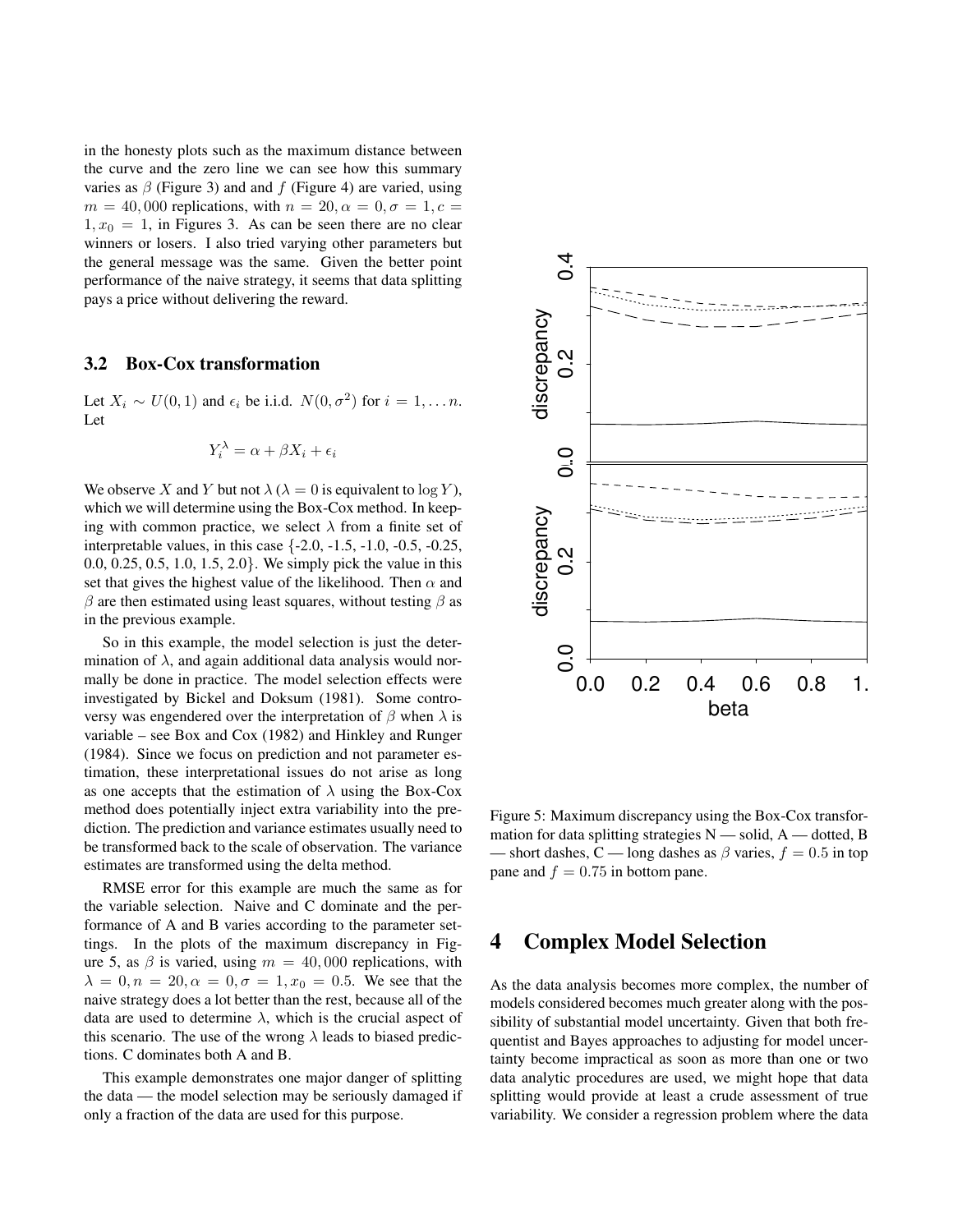are generated from the model

$$
g(Y_i) = \beta_0 + \sum_{j=1}^p \beta_j f_j(X_{ij}) + w_i \epsilon_i
$$

where  $X_{ij}$  are independently distributed  $F_x$ ,  $\epsilon_i$  is distributed  $F_{\epsilon}$  with  $\beta_0 = 0$  and  $\beta_i = 1, i \neq 0$ .

Let us try to predict the mean response  $Y$  at the point  $(0.2, 0.2, \ldots, 0.2)$ . We will consider four scenarios which will be represented as modifications of the following default values:  $n = 50, p = 5, g \& f_j$  identity functions,  $F_x \& F_{\epsilon}$ standard normal,  $w_i = 1$ .

| Model Label   Description |                                                              |
|---------------------------|--------------------------------------------------------------|
| Vanilla                   | Default values                                               |
| Outlier                   | $F_{\epsilon} \sim \frac{2}{3}N(0,1) + \frac{1}{3}N(0,3^2)$  |
| Nonlinear                 | $F_x \sim U(0, 0.2), g^{-1}(x) = e^{x/5}$                    |
| Hetero                    | $F_x \sim U(0, 0.2), w_i = \sum_{j=1}^p \beta_j f_j(X_{ij})$ |

Now in the previous example, the variable selection procedure was precisely specified so it was straightforward to simulate. In contrast, a regression analysis carried out by a Statistician will be quite complex. Several procedures will be used. Some procedures, typically diagnostic, involve the assessment of graphical figures. The ordering of the procedures is often not independent — the choice of the next action may depend on the outcome of the last. Such a regression analysis is almost impossible to specify precisely in a completely realistic manner. Nonetheless, since it will be impractical and unrepeatable to do a large number of data analyses by hand, I have attempted to program a somewhat realistic regression analysis. I did this in Faraway (1992) which should be consulted for more details but I will outline the procedures below.

I completely specify a regression data analytic action  $R()$ so that  $\mu' = R(\mu)$  where  $\mu', \mu$  are regression models/data and  $\mu$  is arbitrary. The functions I have implemented functions are

- 1. Outlier check
- 2. Influential points check
- 3. Check for non-constant variance
- 4. Box-Cox transformation
- 5. Check for transformation on predictors
- 6. Variable selection by backward elimination
- 7. Variable selection by forward selection
- 8. Outlier/Influential Point restoration

The regression analysis consisted of these actions applied in the stated order. Ten thousand replications were used with a fraction  $f = 0.5$  in every case. The results are shown in Figures 6, 7, 8, 9.



Figure 6: Scenario: Vanilla. Maximum discrepancy for strategies  $N$  — solid,  $A$  — dotted,  $B$  — short dashes,  $C$  long dashes



Figure 7: Scenario: Outlier. Maximum discrepancy for strategies  $N$  — solid,  $A$  — dotted,  $B$  — short dashes,  $C$  long dashes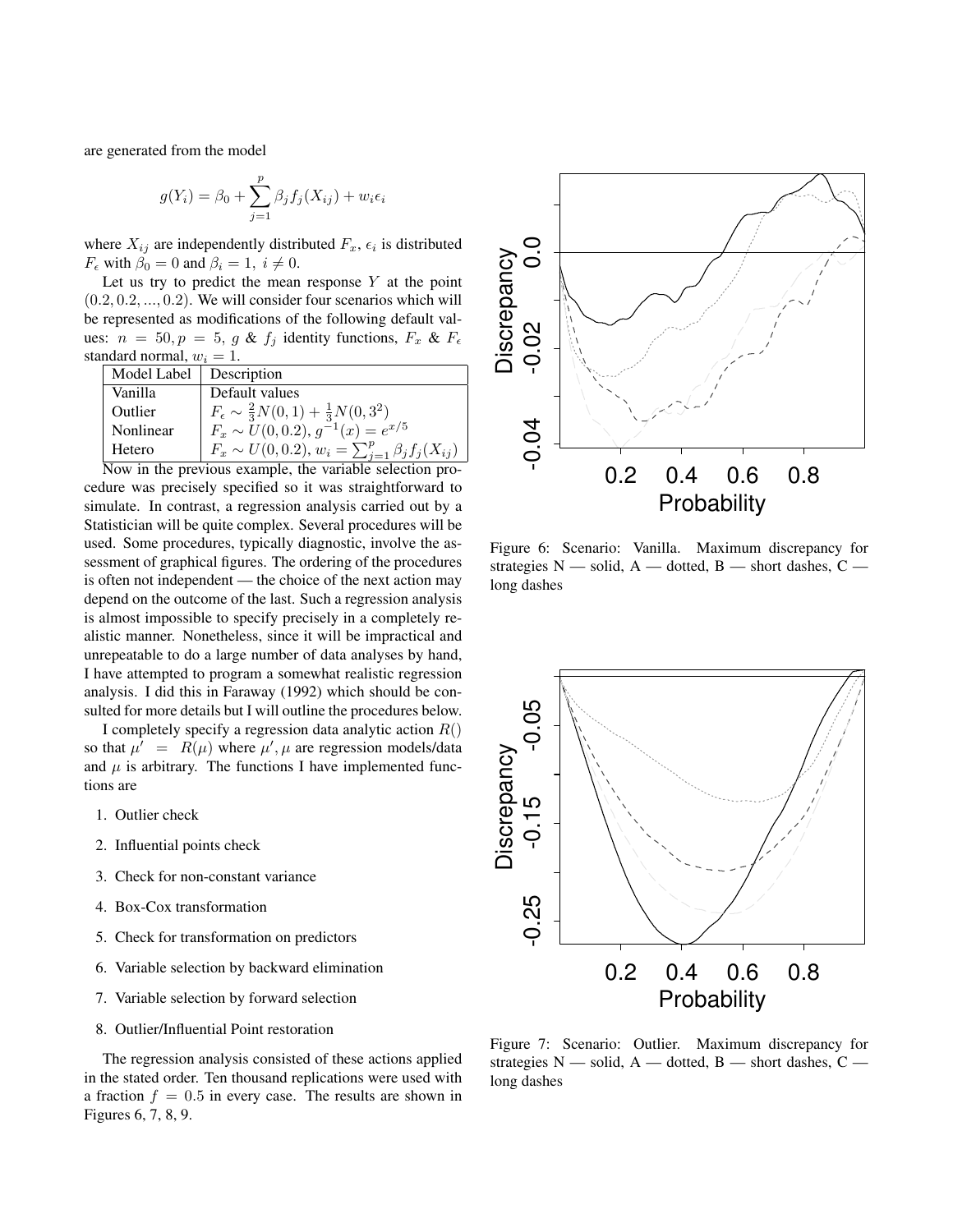

Figure 8: Scenario: Hetero. Maximum discrepancy for strategies  $N$  — solid,  $A$  — dotted,  $B$  — short dashes,  $C$  — long dashes



Figure 9: Scenario: Non-Linear. Maximum discrepancy for strategies  $N$  — solid,  $A$  — dotted,  $B$  — short dashes,  $C$  long dashes

In the "Vanilla" case, where no data analysis was really necessary, we see that the naive strategy is best although the discrepancies are not substantial for any of the strategies. In the "Outlier" case, we see that strategy A was best with B beating C but the assessment of the naive strategy depends on how the discrepancy is judged. In the "Hetero" case, we see generally large discrepancies with the Naive strategy being the worst. However, the performance of the other three is in no way good considering that point accuracy has been sacrificed to obtain better variability assessment. In the "Nonlinear" case, we again see poor performance for all strategies with A and the naive being the worst.

In other simulations not shown here, the best strategy varied according to the situation. I do not believe it is possible to say that one strategy is better than another as far as assessing variability goes. On the other hand, point accuracy is surely degraded by data splitting. Even for given data, I do not think it is possible to determine the best strategy without access unknowable information like the "true" model and its parameters.

Throughout, I tried to see if there was some universally recommendable value of f. Without quite substantial knowledge of the true model and even its parameters, it is impossible to pick  $f$  optimally. Furthermore, the best  $f$  varies substantially from case to case.

### 5 Conclusion

Data splitting strategies A, B & C cannot be distinguished from one another in the sense of honesty of prediction, although C does tend to give better point performance. We see that data splitting sacrifices some accuracy in point estimates without the reward of greater honesty in prediction. In some cases the results (see the Box-Cox case) are significantly worse when data splitting is used. The situations we have directly investigated are relatively simple and not entirely realistic, but we cannot feel any confidence that it would work any better in more complex and realistic situations. Given that data splitting will most assuredly cost something in terms of predictive accuracy, without any guarantee of a return in predictive honesty, it seems difficult to recommend.

So it seems one is stuck with the complex approaches described in the introduction. For cases where the data-analytic process is well specified and not artificially limited — Madigan and Raftery (1994) would be a good example — then the "big model" approach can be used, utilising either frequentist or Bayesian methodology according to religious preference.

When the data analytic process is too complex or vague to specify completely, then one can use *a posteriori* model expansion as in Draper (1995) and try to do an honest job in choosing the direction of such expansion. An alternative